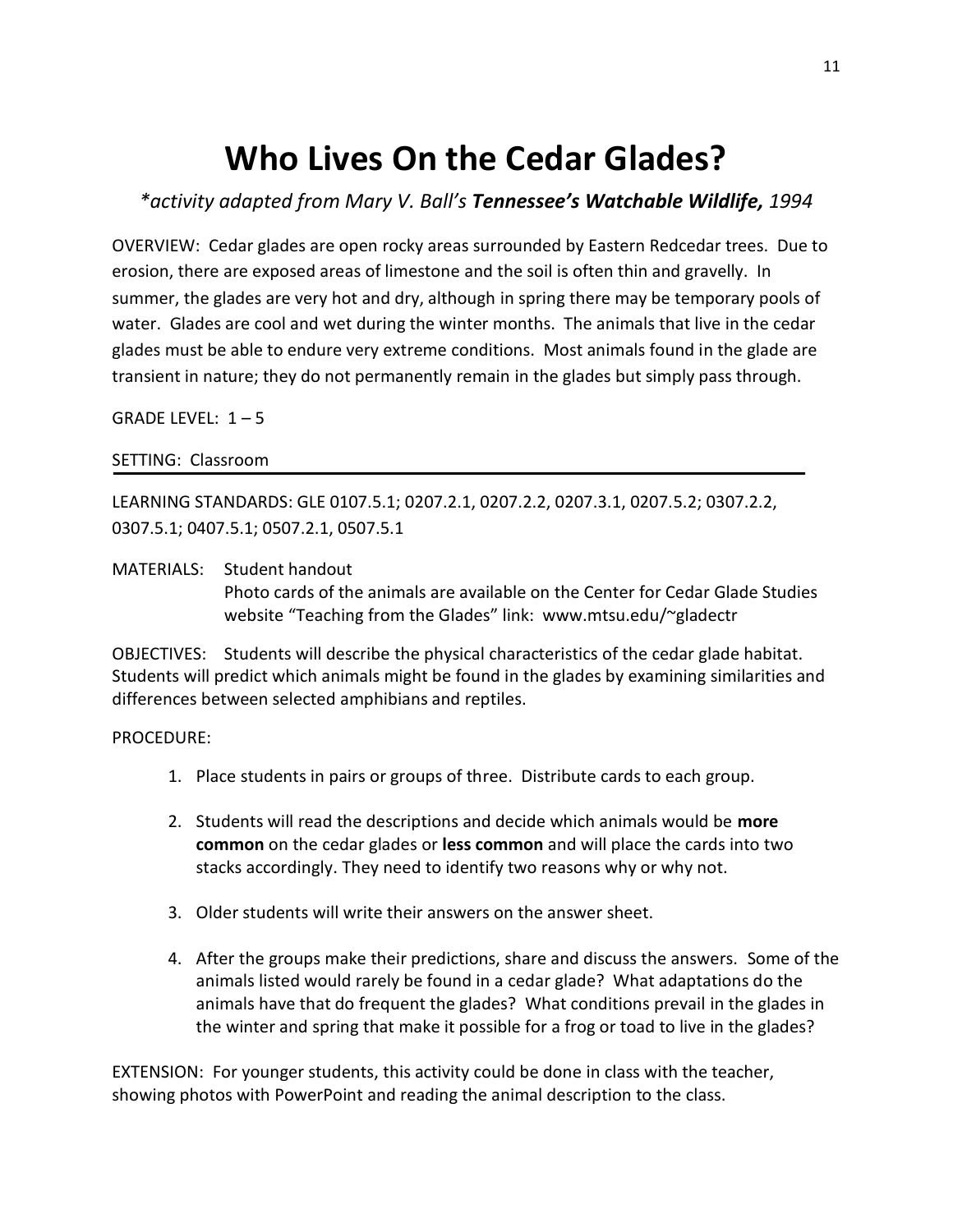## Descriptions for Animal Cards:

| bullfrog                                                                           | prefers relatively large permanent bodies of water                                       |  |
|------------------------------------------------------------------------------------|------------------------------------------------------------------------------------------|--|
| red-eared turtle                                                                   | a water turtle that prefers large bodies of water                                        |  |
| zigzig salamander                                                                  | prefers rocky areas, young do not require pools of water<br>for development              |  |
| five-lined skink                                                                   | prefers decaying logs and woody debris                                                   |  |
| fence lizard                                                                       | prefers rocky sites where it can bask, find prey, or hide                                |  |
| garter snake                                                                       | prefers moist sites, eats earthworms, frogs, and<br>salamanders                          |  |
| milk snake                                                                         | prefers rocky sites for cover, feeds on lizards and worm<br>snakes                       |  |
| worm snake                                                                         | small enough to burrow among rocks                                                       |  |
| leopard frog                                                                       | prefers areas with abundant sources of fresh water                                       |  |
| six-lined racerunner lizard<br>prefers rocky areas for basking, burrows under rock |                                                                                          |  |
| hog nosed snake                                                                    | prefers loose soil in which to burrow, eats toads                                        |  |
| American toad                                                                      | seeks shelter from heat under rocks, eats insects and<br>common to glades only in spring |  |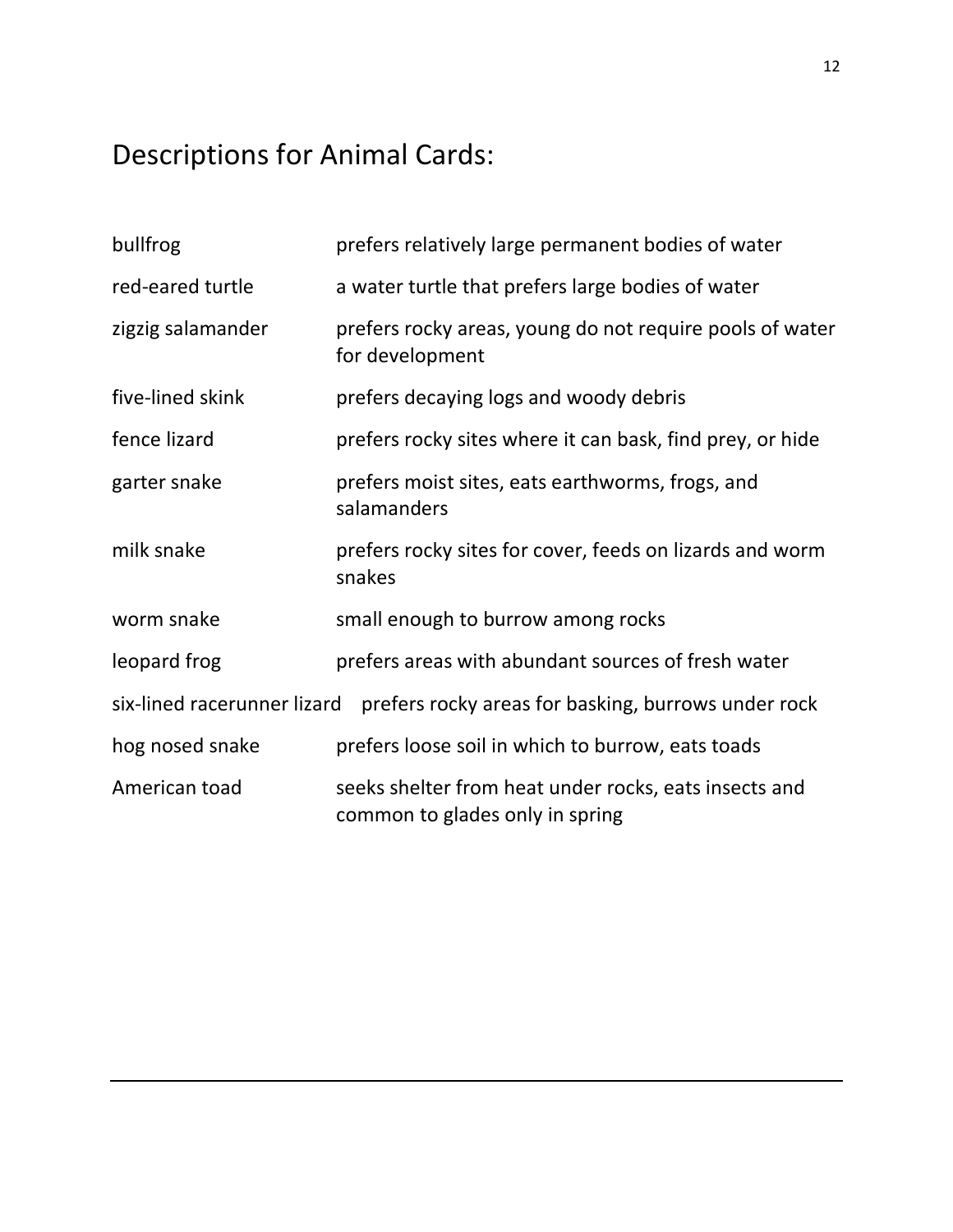| Animal                      | <b>Predicted Abundance</b> |
|-----------------------------|----------------------------|
| bullfrog                    |                            |
| red-eared turtle            |                            |
| zigzig salamander           |                            |
| five-lined skink            |                            |
| fence lizard                |                            |
| garter snake                |                            |
| milk snake                  |                            |
| worm snake                  |                            |
| $\cdot$<br>leopard frog     |                            |
| six-lined racerunner lizard |                            |
| hog nosed snake             |                            |
| American toad               |                            |

Directions: In the space below, indicate whether you would expect the animal to be **more common** or **less common** on the cedar glade.